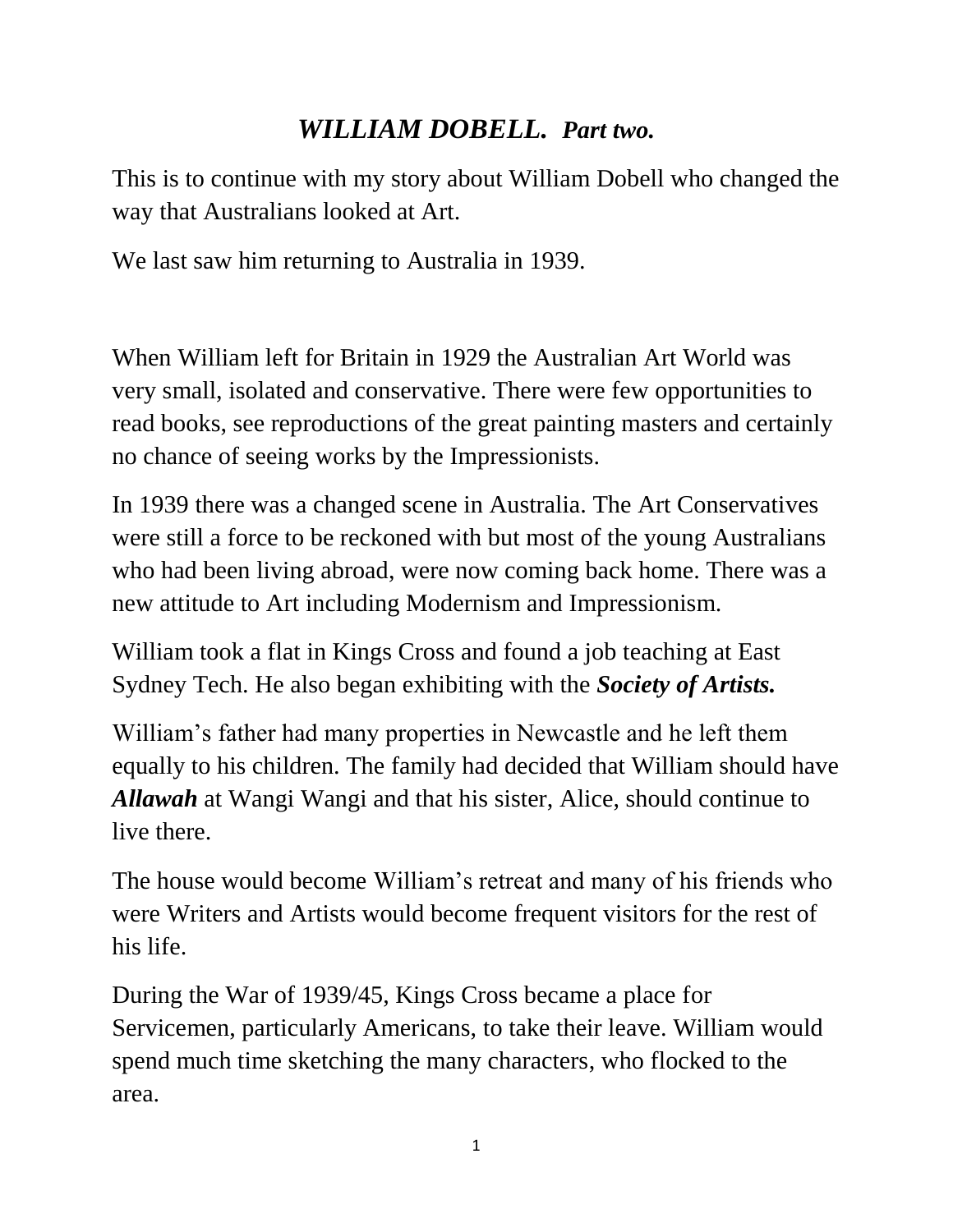In 1941, William joined the War effort as a member of the *Civil Construction Corps* and he and his fellow Artists were set to work painting aeroplane hangers to look like houses and painting dummy cows to make military buildings look like farms. William wrote;

## *It was all a waste of time. The Japs were not that stupid. I even had to paint a name on the side of a dummy cart and I doubt that a Jap pilot would have flown low enough to read it.*

In 1943, William broke his wrist watch and he did not have enough money to buy a new one so he approached a jeweller and offered to give him a painting as payment. The jeweller was not too keen but as he was unable to pay his doctor for a consultation he asked the doctor if he would accept the painting as payment. Dr. Edward McMahon would describe the deal.

*A jeweller, who owed me 19 guineas(\$40) telephoned me and said- "there's a bloke who has come in here, says his name is Dobell, wants to exchange a painting for a watch, I don't want the bloody painting but I know that you might". The* jeweller *said that I might accept the painting in lieu of my fee. I agreed to the three-way deal and the picture was delivered to me. It was a study of a mother and a child.* 

Many years later, when he was one of Sydney's leading surgeons, Dr. McMahon would regard the acquisition of the painting as the finest fee that he had ever received. In 1958 William Dobell would be very thankful for this deal.

William Dobell would become the Official Artist for the *Allied Wor*ks *Counci*l and his War Paintings of men and women engaged in construction work are wonderful examples of people working in the War. He raised these labourers to hero status with his sketches and paintings.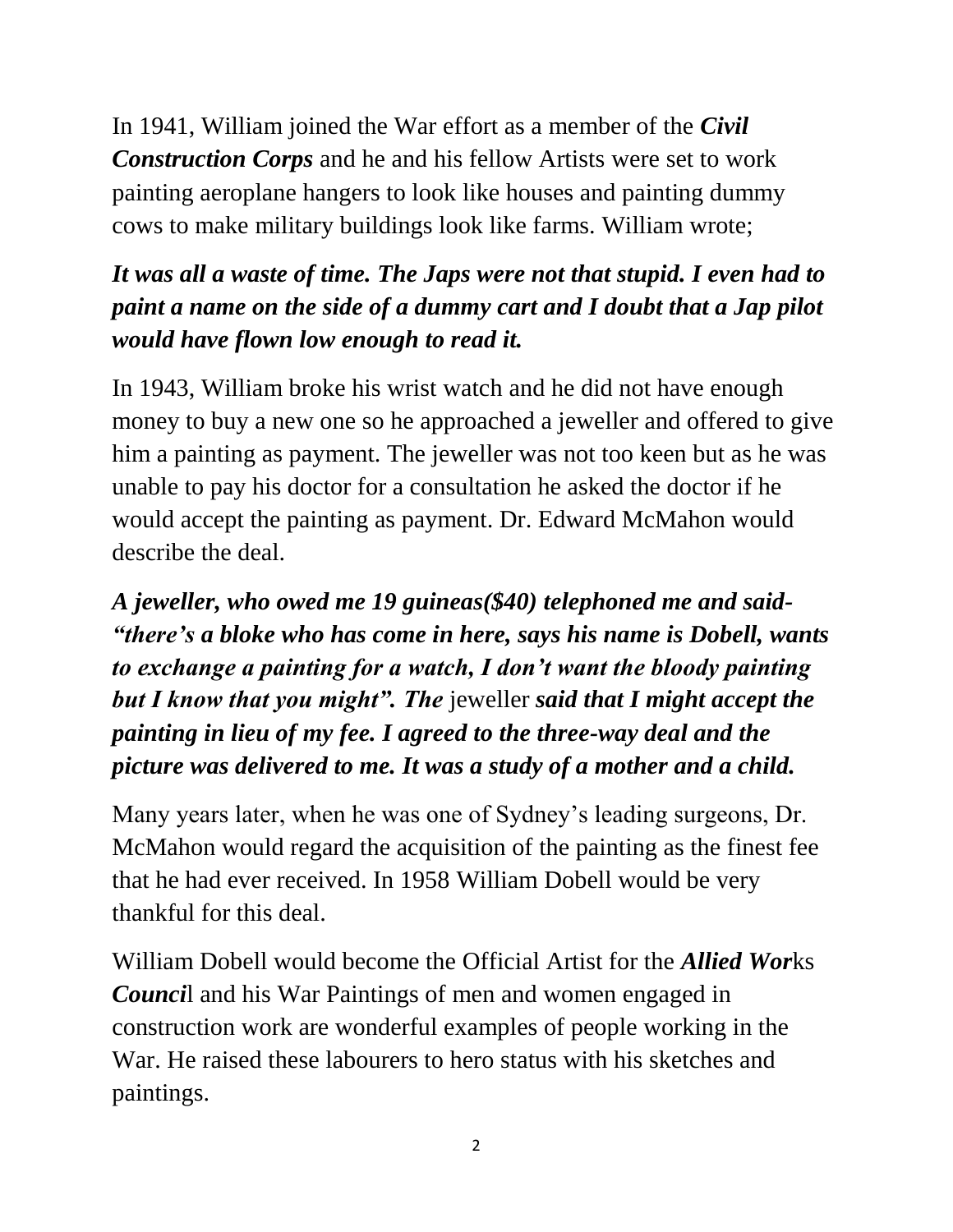At this time, William met a fellow artist also working on the *Civil Construction Corps* and they became firm friends. Joshua Smith and William shared similar interests in painting and portraiture. William made several sketches of his friend's angular face and they would develop into a painting that was called *Portrait of an Artist.* Joshua would sit for Dobell at his studio and at the same time Joshua was painting a picture of 78 year old Dame Mary Gilmore that he intended to enter into the 1943 Archibald Prize.

Dobell told Joshua that he might enter his portrait as well,

The two artists joked about this and accepted that it was all a bit of friendly rivalry. This would change when it was announced that Dobell's picture of Joshua Smith had won the prize. Joshua was not amused. Dobell wrote;

*It was dreadful, Joshua's first reactions, then his mother's and his father's reactions. Joshua's parents visited me very early one morning and they wept all over the place. I had to give them a towel. They begged me not to show the portrait again and they offered to buy it. They offered me £300 (\$600) which was big money but I felt, why should I. It was only because Joshua was annoyed that he had not won the Prize. He had been sure that his portrait would win. He said that he regarded my portrait as a joke. He got a shock when I won.*

Dobell had also entered two other paintings in the 1943 Archibald Prize . They were, *Brian Penton,* the Editor of the Daily Telegraph and *Billy Boy* , a worker at Rathmines RAAF Base.James Gleeson, Art Critic, would write;

*Dobell's portrait of Joshua Smith was a great painting and a great portrait. Of the three portraits entered by Dobell, no comparable*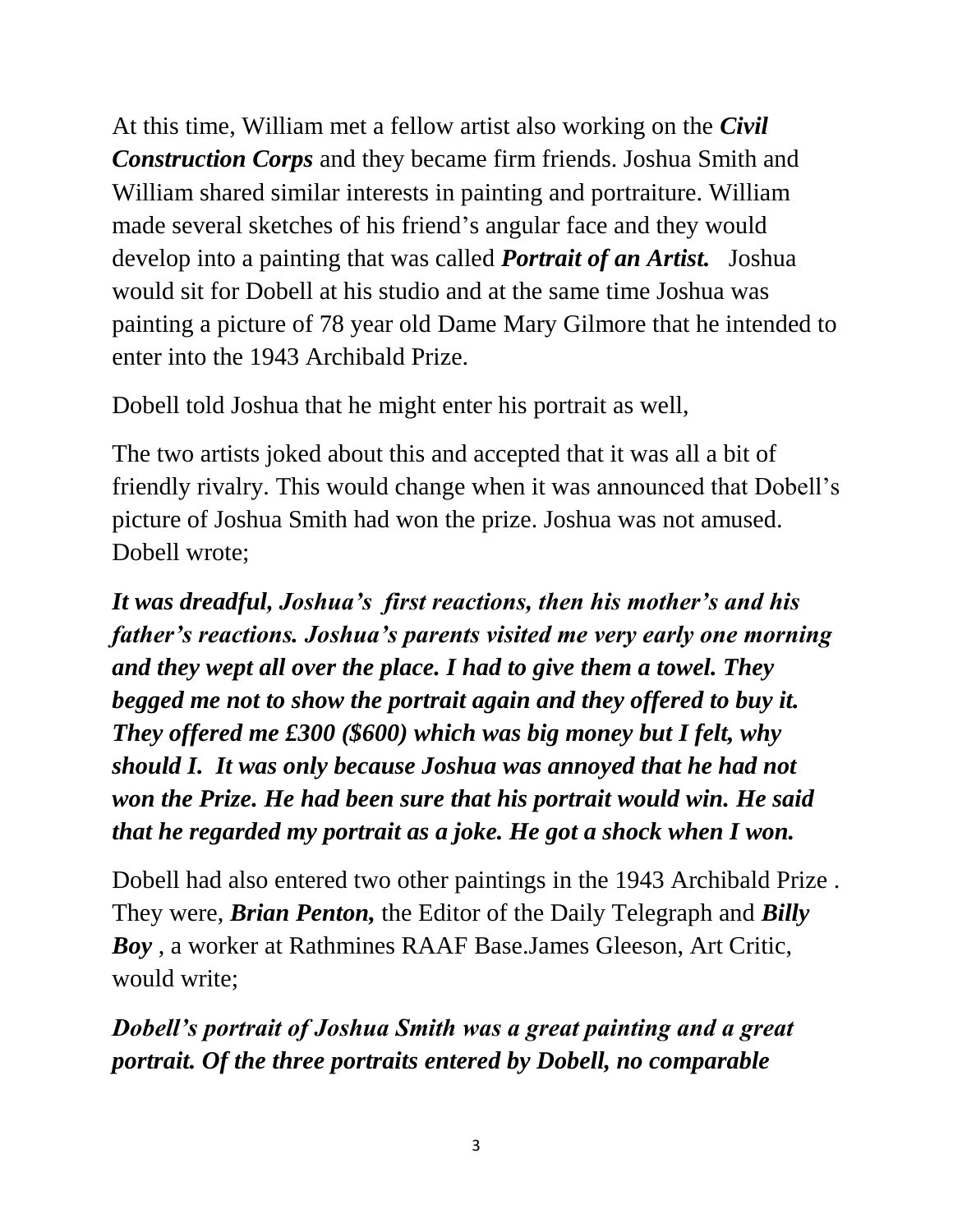### *sequence of portraits has ever appeared in Australian Art nor would it be easy to find their like anywhere in the contemporary World.*

One of Australia's oldest and best-known Art Prizes is the prestigious *Archibald Prize* for Portraiture, offered by the *Art Gallery of NSW* and was first awarded in 1921. It takes its name from J.F.Archibald, a passionate journalist who, with a friend John Haynes, founded *The Bulletin* magazine in Sydney in 1880. This radical magazine addressed issues of Nationhood, Culture and Identity. Archibald employed the best Artists of the day as illustrators, including Norman Lindsay.

Archibald thought of himself as being very European and he led a very Bohemian lifestyle. He changed his given names from John Feltham to Jules Francois. He left money in his will to build a fountain in Hyde Park to mark the association between France and Australia in WW1. He was also a trustee of the *Art Gallery of NSW* and would leave a legacy that enshrined his name in *Australian Art* forever.

In January 1944 the Trustees of the *Art gallery of NSW* announced that the 1943 *Archibald Prize* was awarded to William Dobell for his portrait of Joshua Smith, entitled *Portrait of an Artist.*

This caused an uproar in the staid Art World of Australia and two Artists, Mary Edwards and Joseph Wolinski, brought an action in the Supreme Court against *The Art Gallery of NSW* and William Dobell . They claimed that the winning painting was a caricature, not a portrait.

The ensuing Court Case was held for five days and was both intense and very tedious. Huge crowds packed the Court in Sydney and the local newspapers had a field day. People who had never had an interest in Art now expressed opinions about the portrait and no matter who won, Australian Art would change forever.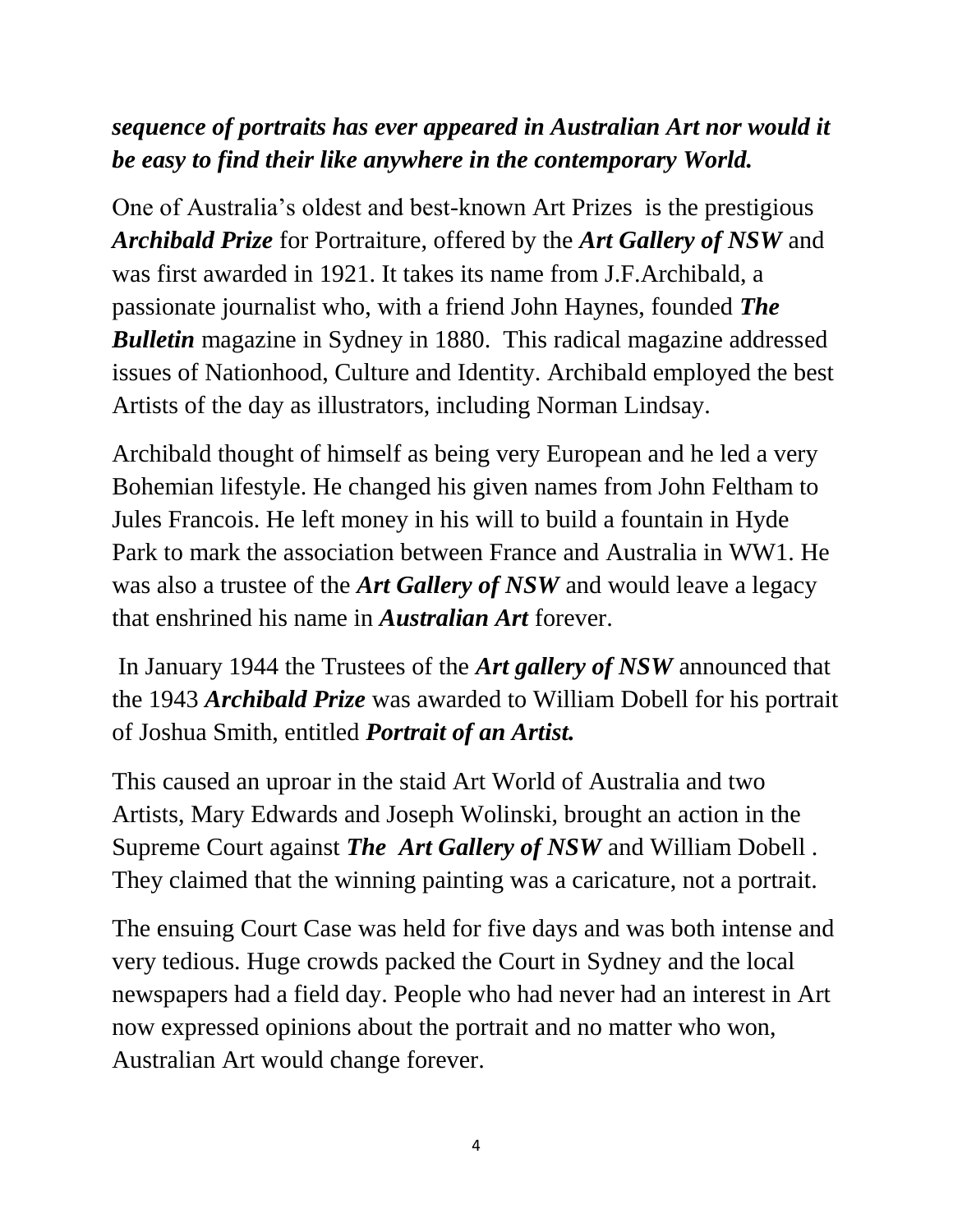The Daily Telegraph wrote;

# *ACTION BEGINS TODAY*

# *ON DOBELL ART PRIZE.*

#### *This is as important a battle in the World of Art as the Second Front against Germany is to England.*

For the next five days the battles of WW2 would be seen on page four. As always our newspapers were only interested in conflict not content.

The Case was heard before Justice Roper in the Equity Division of the Supreme Court.

Edwards and Wolinski engaged Mr. Garfield Barwick K.C. The Gallery Trustees engaged F.W. Kitto K.C. Mr Dobell engaged C. Dwyer K.C.

To a quiet man such as William Dobell, the trial was an ordeal. For Joshua Smith it was a devastating experience as his physical appearance was subject to minute analysis.

#### *ART ON TRIAL.*

I have now included some of the questions asked at the trial.

The first witness was J.S. Mac Donald a leading Art Critic.

*Barwick.* Are you familiar with portraits hung in Galleries?

*MacDonald.* Yes.

*Barwick.* Do you find any element of distortion in any of the figures?

*MacDonald*. No.

*Barwick.* What is the date of the last good portrait?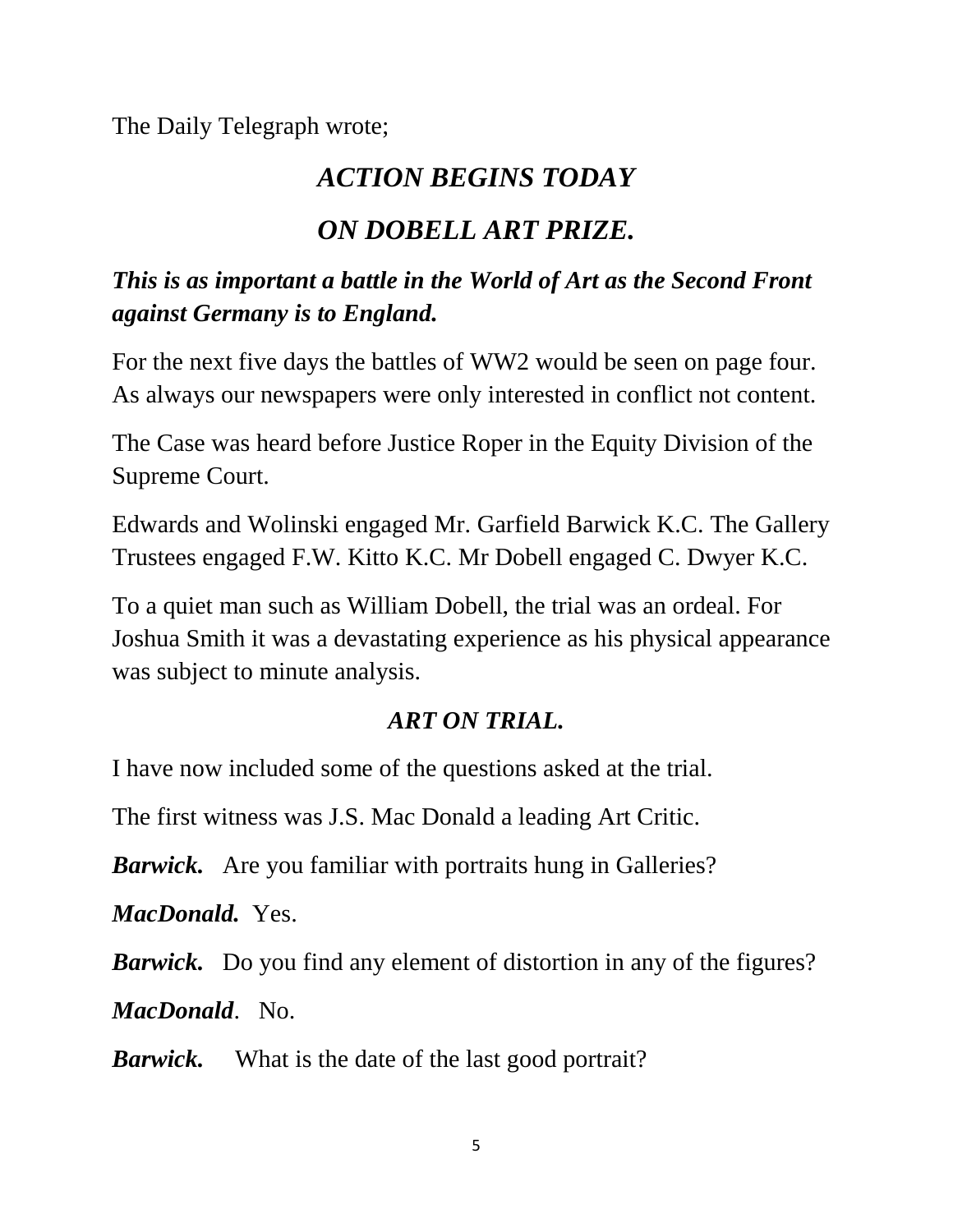*MacDonald.* It was painted by Sir Thomas Lawrence in 1831.

*Dwyer.* You have no respect for the evolution of Art that has occurred in the last century?

*Barwick*. In your opinion is the painting a portrait of Joshua Smith?

*Mac Donald.* No, it is an elf person. A person sick in body and mind.

*Dwyer.* Have you seen the painting in the Gallery?

*MacDonald.* No. I have only seen black and white photographs.

The next witness was Dr. Vivian Benjafield.

*Barwick.* Have you seen Mr Joshua Smith?

*Benjafield.* He has been pointed out to me.

*Barwick.* What state of Mr. Smith's appearance does this represent?

*Benjafield.* The body of a man who has died and has dried up. The eyes lack expression . It looks like a corpse.

*Dwyer asked one question.* Do you know anything about Art?

*Benjafield.* No.

The next edition of The Sun had the following headlines.

# *MEDICAL MAN DECLARES DOBELL'S PRIZE PORTRAIT TO BE A CORPSE.*

Sculptor Lyndon Dadswell said that the portrait was a work of art and the painter must be allowed to express his own point of view.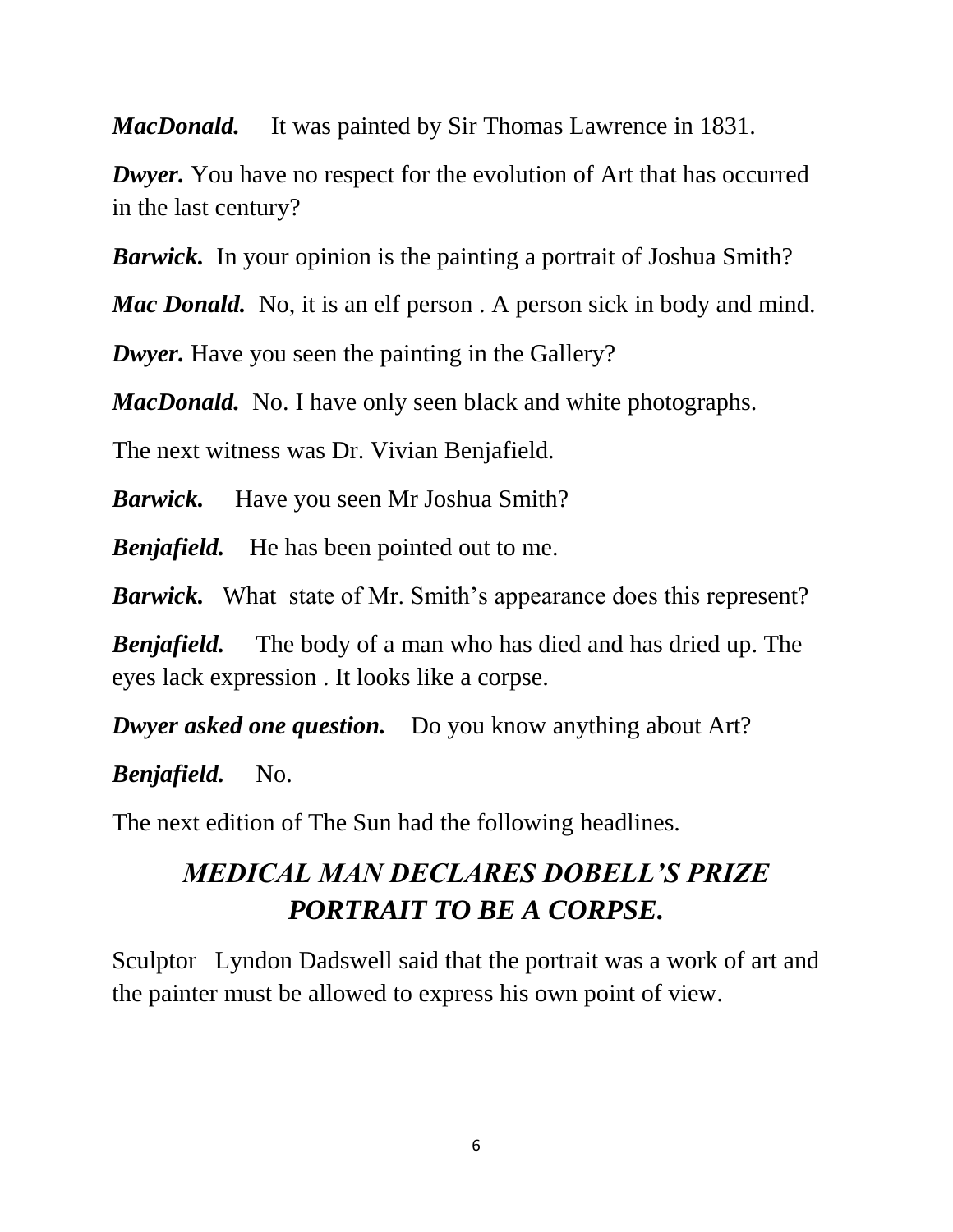Finally, William Dobell was in the witness box and he gave details of his training, his teachers, his scholarships, his time in Europe, his exhibitions and his prizes.

*Dwyer.* Was your entry in the Archibald a serious work?

*Dobell.* I would not have exhibited it otherwise.

*Dwyer.* In painting Mr. Smith did you think that you succeeded in your aims?

*Dobell.* I know Joshua . I know his real character. I respect him.

*Dwyer.* Did you try to manifest his character as you knew it in his portrait?

*Dobell*. I think that I succeeded in painting a picture worthy of the name of a work of art. Joshua is a very determined person and I admire him for that. I think I did get a likeness of Joshua.

*Dwyer*. Do you think of yourself as a Modernist?

*Dobell.* No. I was not called that until I came back to Australia.

*Barwick*. The arms are very thin.

*Dobell.* Yes. Mr. Smith is very thin.

*Barwick*. The nose?

*Dobell.* Yes.

*Barwick.* The neck?

*Dobell.* Yes. It is difficult to give lessons in two minutes. You are taking the portrait bit by bit. I might as well criticize your case by the angle of your wig.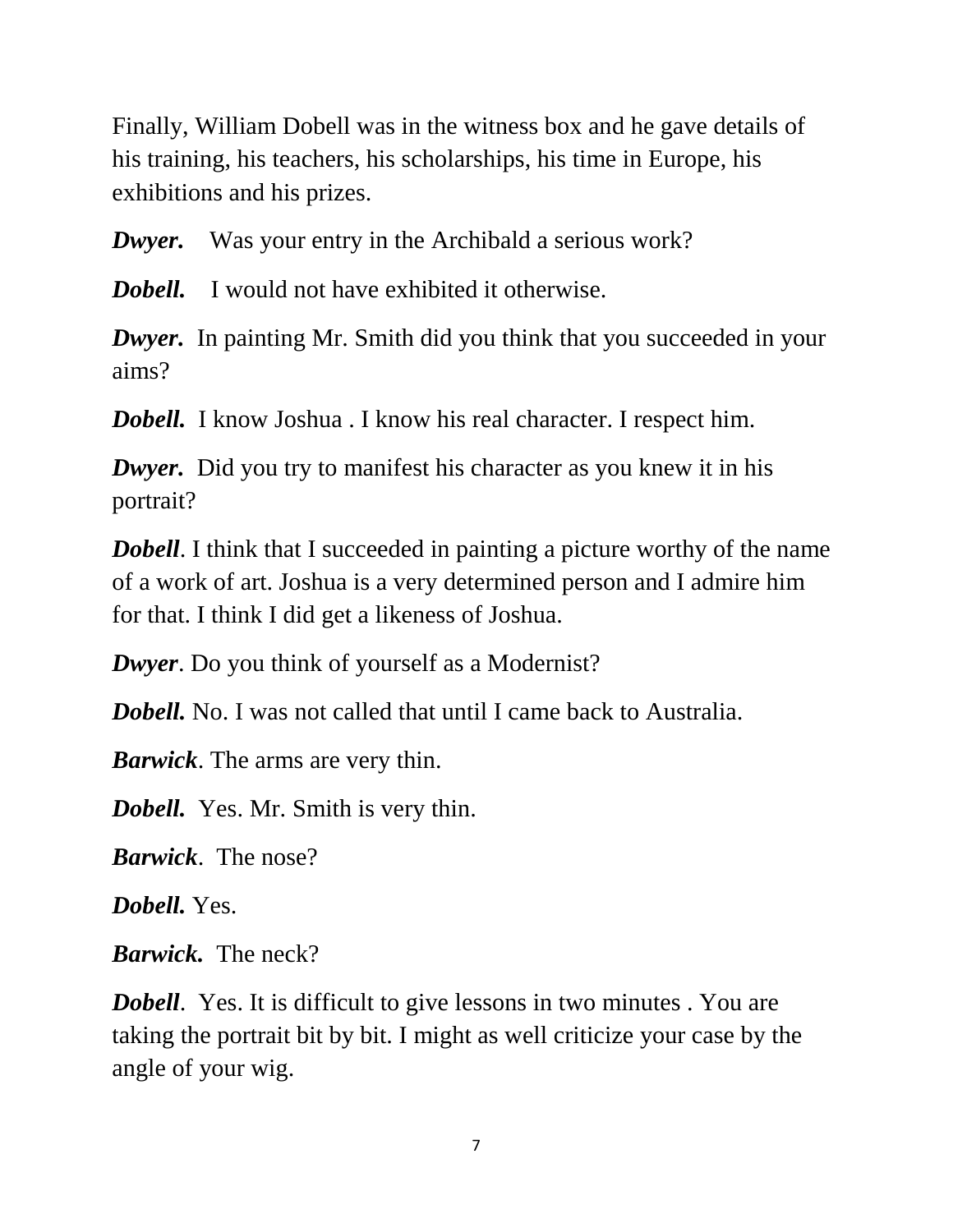There was loud applause and much cheering in the Courtroom.

*Barwick.* Was your painting a jest?

*Dobell.* I do not paint in jest.

*Barwick*. As he sat for you, did he appear as he now appears on canvas?

*Dobell.* You cannot answer a question like that with yes or no. Not on an artistic point of view.

*Barwick*. Leave the Art out for the moment.

*Dobell.* You can't leave the Art out.

Barwick continued to analyse the painting, bit by bit, He questioned the red tie, the red cardigan, the red handkerchief. At the end of the third day most of the people believed that Dobell's dignified defence was winning the case and they sensed that a folk hero was in the making.

It would be 12 days before Justice Roper announced his verdict.

The case had aroused popular public interest in Australia and throughout the World. The Australian Press had given it the widest coverage and the War had been off the front page for weeks. Dobell's name was now a household word. Bill Dobell became a Public Figure and he was both berated and cheered. He wrote;

## *It was terrible. You have no idea what the persecution was like at this time.*

There was a cartoon by Dobell's friend Bill Pidgeon( WEP). It captured an untidy courtroom with all the characters . The Sunday Telegraph made copies which they sold for two shillings each and gave the money to the Red Cross.

On the 8 November 1944 Justice Roper delivered his findings .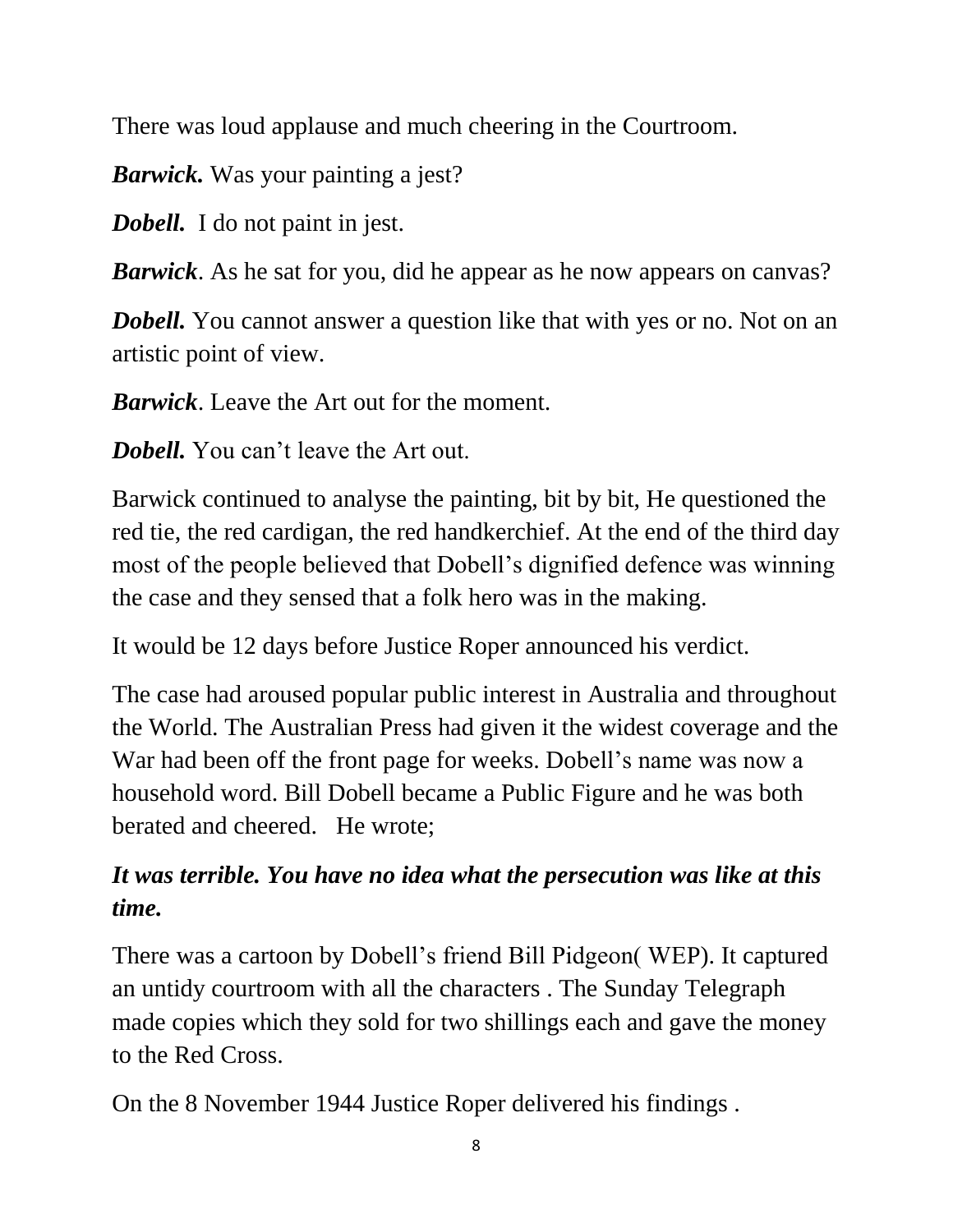*The picture in question is characterised by some startling exaggerations and distortions clearly intended by the Artist, his technique being too brilliant to admit to any other conclusion. It bears a strong likeness to the subject and is, undoubtedly a pictorial representation of him. I find, as a fact, that it is a portrait within the meaning of the word in this Will and consequently the Trustees did not err in admitting it to the Competition.* 

Edwards and Wolinski had lost their action and were ordered to pay all costs. William Dobell would win the *Archibald Prize* but it was a victory with no winners . Bill Dobell's friendship with Joshua Smith was lost forever and both men would be emotionally scared for many years.

Joshua Smith would win the *Archibald Prize* in 1944 with his portrait of Dame Mary Gilmore. It was always obvious that Dobell's painting of him was more famous.

The final comment must go to Dobell's Counsel Dwyer K.C.

## *This childish litigation was conceived in jealousy and born in spite. A disgrace to Australian sportsmanship and a blot, forever, on the records of Australian Art.*

William Dobell would win the Archibald Prize in 1948 with a painting of fellow Artist *Margaret Olley* and he also won the 1948 Wynne Prize for Landscape Painting with the beautiful painting *Storm Approaching Wangi..*

In 1958 William was diagnosed with abdominal cancer and he was admitted to St. Vincent's Hospital where he was treated by Dr. Edward MacMahon who had accepted a payment of his bill by receiving a Dobell painting in 1943.